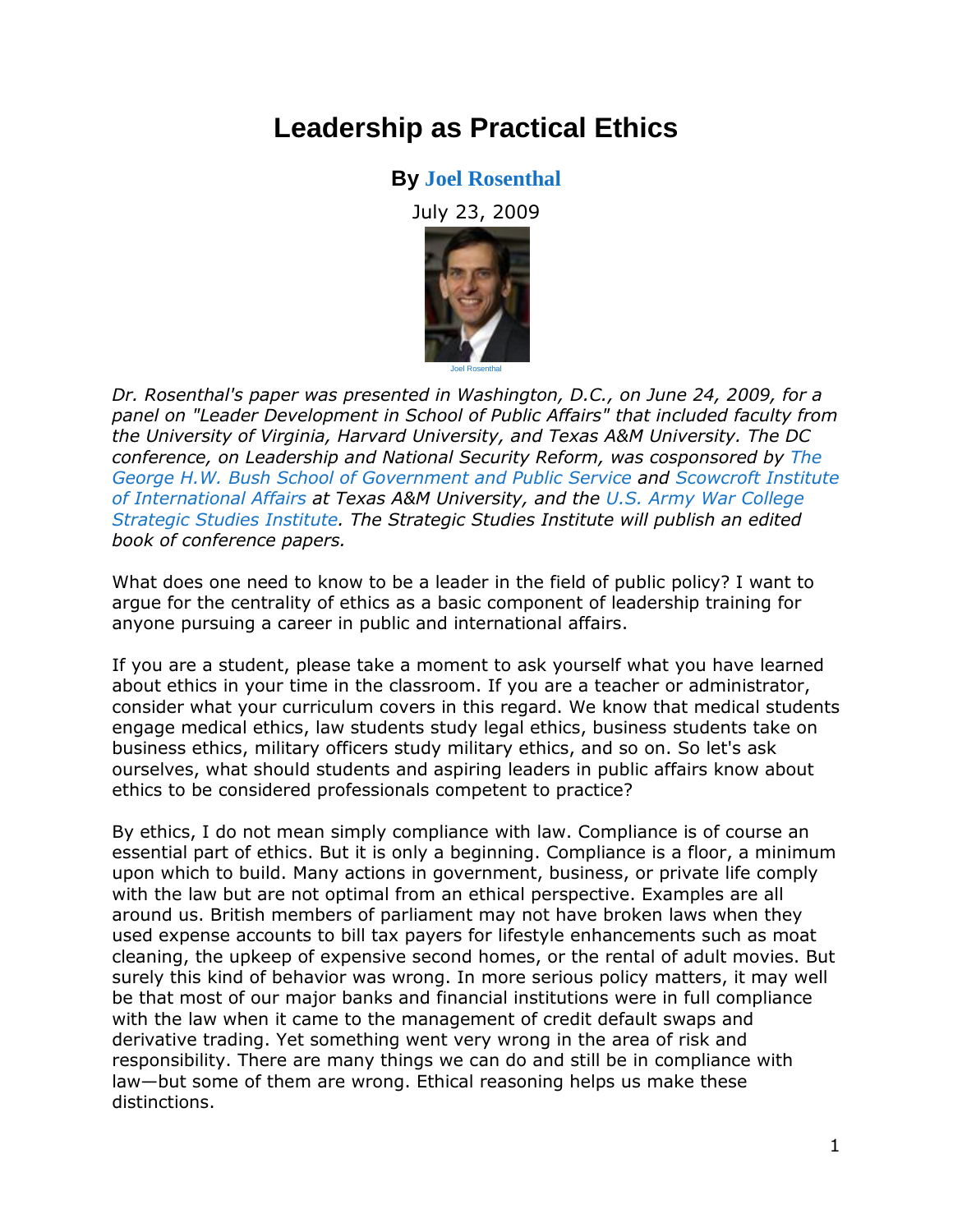The discipline of ethics begins with [Socrates'](http://www.philosophypages.com/ph/socr.htm) question: How should one live? Ethics is about choice. What values guide us? What standards do we use? What principles are at stake? And how do we choose between them? An ethical approach to a problem will inquire about ends (goals) and means (the instruments we use to achieve these goals) and the relationship between the two.

Ethical reasoning is the process of raising awareness of moral claims and applying principles to arising circumstances. Ethical reasoning implies an interrogation of the moral claims that surround us rather than a mere listing of do's and don'ts. In a word, ethical inquiry is proactive rather than passive.

The philosopher [Simon Blackburn](http://www.phil.cam.ac.uk/~swb24/) writes that ethics takes as its starting point that: "Human beings are ethical animals … we grade and evaluate, and compare and admire, and claim and justify … Events endlessly adjust our sense of responsibility, our guilt and our shame, and our sense of our own worth and that of others." $1$ 

According to Blackburn, ethical inquiry is normative in the sense that it suggests "norms." Norms are what we consider "expected and required" behavior. We all experience functional norms. For example, in the United States, drivers stay on the right-hand side of the road; in the United Kingdom, drivers keep to the left. We also experience moral norms. A moral norm would consist of an expectation such as nondiscrimination in the workplace or the requirement to respect the needs of the most vulnerable members of society (e.g. children, elderly and the infirm). Moral norms are aspirational and prescriptive rather than functional and descriptive—they paint the "ought" rather than the "is." It is this type of norm that I want to focus on in this essay.

A cautionary note is necessary here. Norms, expectations, and ethical claims depend deeply on context. No single normative theory or formula will suffice across different types of examples. One of the great ethicists of recent memory, [Isaiah](http://plato.stanford.edu/entries/berlin/)  [Berlin,](http://plato.stanford.edu/entries/berlin/) famously gave up his Oxford chair in normative theory, so the story goes, because he felt he had no single normative theory to purvey. Berlin did not pretend to offer a grand theory that would meet the test of the many different types of cases he was concerned with[.](http://www.policyinnovations.org/ideas/briefings/data/000140#_footnote2) $2<sup>2</sup>$ 

Berlin's work reminds us that normative inquiry is a non-perfectionist art. The first lesson of ethics is that values overlap and conflict. The single-minded pursuit of any particular virtue can subvert a competing virtue. So as we often see, freedom can conflict with order, justice with mercy, and truth with loyalty. In international affairs, peace may be our goal, but we cannot ignore the need to confront aggression. Some may chant "no more war." These same people may also chant "never again genocide." Sometimes, tragically and unavoidably, force is needed to prevent harm. Here, and in countless similar examples, we see norms clashing. Berlin lets us know that these clashes happen more often than not.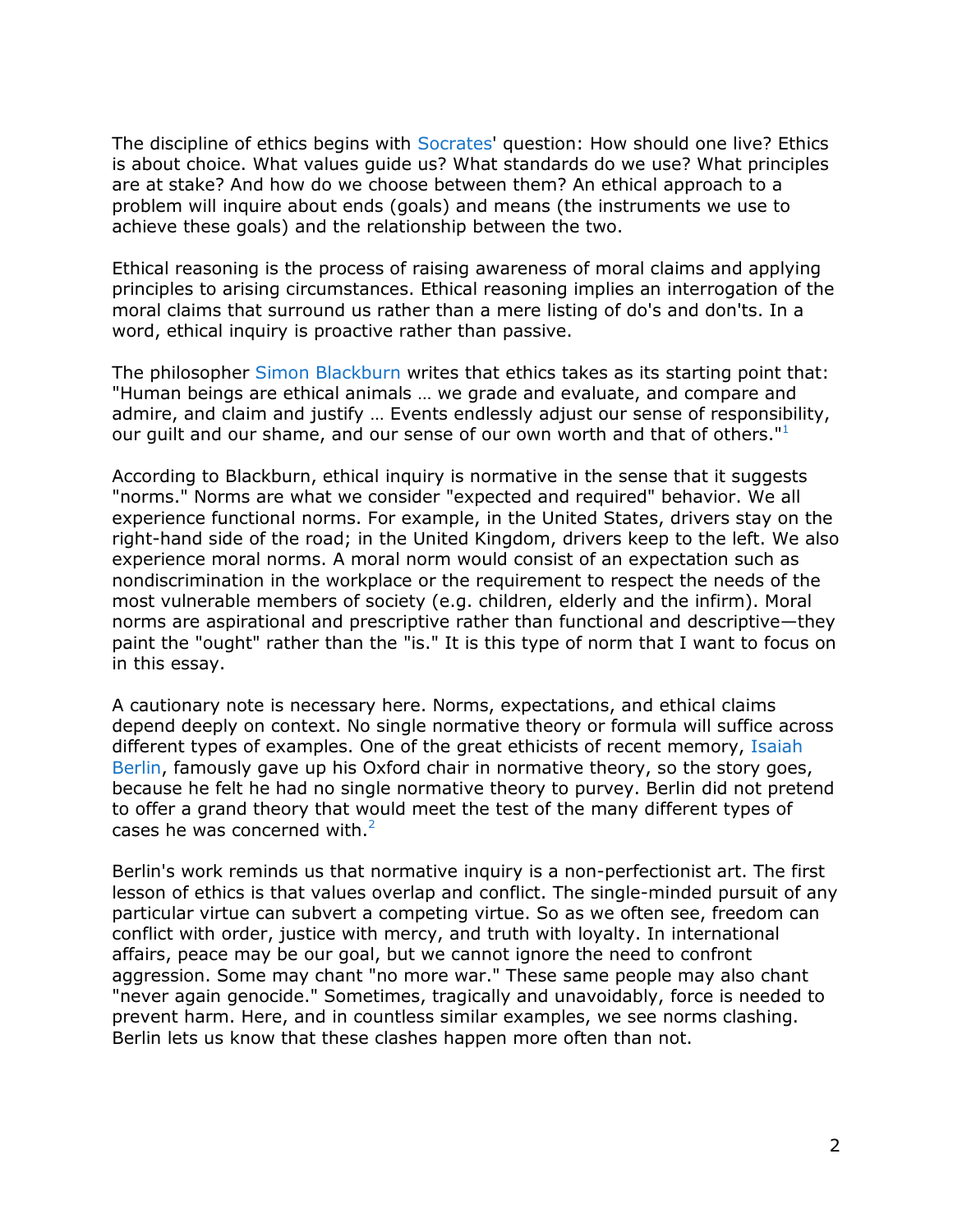## **Ethics in Three Dimensions**

Despite our lack of a single theory or formula, Berlin and others do offer a framework for ethical reasoning. Inspired by Berlin and other pragmatists, I think of this framework as ethics in three dimensions. The first dimension focuses on the decision maker—the actor or the agent who makes a choice. We can and should evaluate the acts of individuals, be they presidents, ministers, official representatives, CEOs, community leaders, advocates, employees, consumers or citizens. Each has a role as an autonomous actor.

At first glance, the idea of the autonomous actor seems simple and straightforward. However, we should bear in mind that identity is fluid not static. Most individuals have multiple identities. Consider an example like the following. A single individual could say: I am British. I am a Muslim. I am a woman. I am a professor. I am a feminist. Clearly, many sets of values make up a composite yet single-actor identity in an example like this. Each element of one's identity plays an important role in determining which values and allegiances among many may have priority. Claims of national loyalty, religious obligation, professional codes of conduct, and solidarity around an issue of social justice and concern might all come into play. This is the way life is actually lived, isn't it? $3^3$  $3^3$ 

In addition to single actors, a discussion of agency must also consider the identity, values, and acts of collective actors such as states, corporations, non-governmental organizations, and international organizations. One of the most important trends of our time is the growing power of non-state actors—especially multinational corporations. Wal-Mart, Microsoft and other companies of this size and scope rival the capacities of many states in terms of their economic, political and social reach. It is therefore both necessary and proper to ask and answer questions relating to the moral choices of corporate entities. All are moral agents.

The second dimension of ethics has to do with the systems, social arrangements, and conditions that define our range of choices. In short, we need to examine the "rules of the game" by which we live and make decisions. We all live within sets of norms and expectations—some more fair and just than others. Perhaps the best way to illustrate this dimension is to show you examples of when "rational" choices within a set of arrangements yield "bad" or less-than-desirable results. In other words, in some systems, when you do the "right thing" within the system, the net result is sub-optimal.

Here I am thinking of a common example of consumer behavior. When shopping for clothes, it usually makes sense for you to buy the least expensive shirt available when quality between competing options is equal. But because of the supply chain of the global economy, that shirt may be produced in a sweatshop that runs on child labor. Buying the least expensive shirt of equal quality might be rational according to market design—yet the result might be ethically troubling.

This problem exists on many levels of policy and institutional design. For example, consider the nuclear weapons doctrine of MAD—mutual assured destruction. The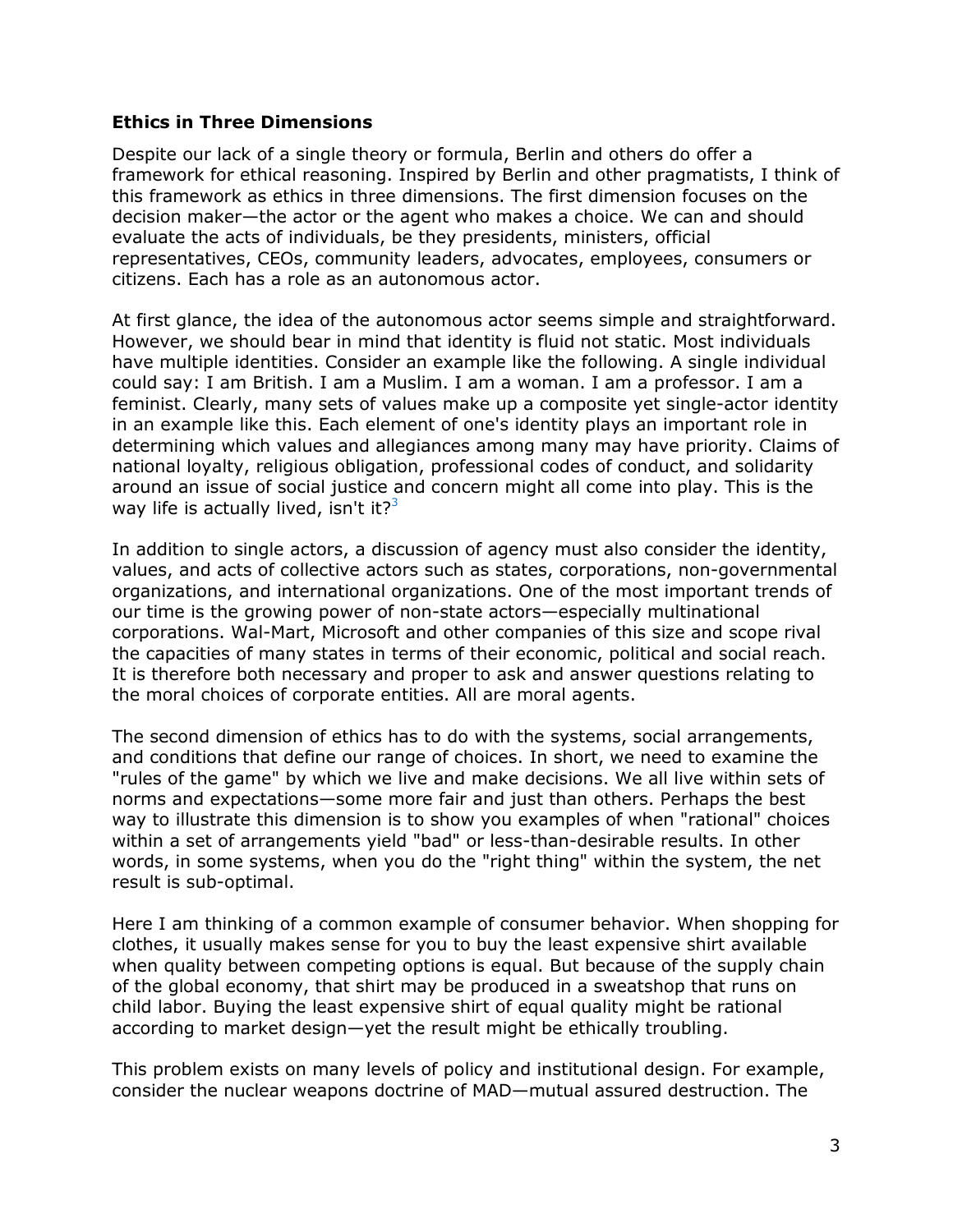entire strategic framework is based on the idea of reciprocal threat. Within this system, to insure stability, the most rational thing to do is to make an immoral threat (and be prepared to carry it out).

Clearly, there is something deeply troubling about MAD. It would seem to me to be a worthy goal to try to create frameworks and policies where the "rational" thing to do would be more benign than to make a threat of mutual assured destruction. In brief then, this second dimension calls attention to the fact that we live within institutions, systems, and social arrangements of human design. The rules, norms, and conditions of these arrangements should be subject to ethical evaluation.

The third dimension of ethics is the assertion that we often have the opportunity to improve our situation—to do better. One way to think of this is to consider a standard ethics scenario like this: My mother is sick. I cannot afford medicine. So I steal the medicine from a pharmacy whose managers will not even notice that it is gone. Is stealing the medicine in this circumstance the right thing or the wrong thing to do?

We can discuss this case in terms of my decision as a moral agent—whether I am a thief and villain, a rescuer and a hero, or both. Ethical questions are frequently raised as dilemmas such as this one. In many situations, there is a genuine need to choose between two competing and compelling claims, and ethical reasoning can help to sort these out. But we can also expand the inquiry to ask a broader question beyond the narrow question of whether to steal or not to steal. We can also ask: What kind of community denies medicine to sick people who cannot afford it? Is there something unfair or unethical about this system?

To further illustrate this third dimension, it is useful to note the distinction that [Andrew Carnegie](http://www.cceia.org/people/data/andrew_carnegie.html) drew between charity and philanthropy.[4](http://www.policyinnovations.org/ideas/briefings/data/000140#_footnote4) Charity, according to Carnegie, is the duty to attend to immediate and acute human suffering. Charity translates to feeding the hungry, tending to the sick and destitute, providing relief to victims of natural and man made disasters, and giving shelter to the homeless. Philanthropy is something different—it is an endeavor that reaches above and beyond the imperatives of charity. Philanthropy explores new ways of living, new ideas and institutions to improve society.

While this may sound abstract, Carnegie's philanthropy was specific and practical. He addressed the societal-level problem of education by suggesting and then providing the infrastructure for two institutions we now take for granted: the public library and the teacher pension system. Carnegie believed that every person should have access to knowledge. Universal literacy and educational opportunity would be possible by supporting a free public library system which he began to do all across the United States and to a much lesser extent, the United Kingdom (his place of birth). In his lifetime, Carnegie provided funds to build more than 2500 public library buildings.

Carnegie's library venture was an extraordinary feat totaling \$41 million dollars, easily several billion in today's dollars. Yet tellingly, he asked municipal leaders to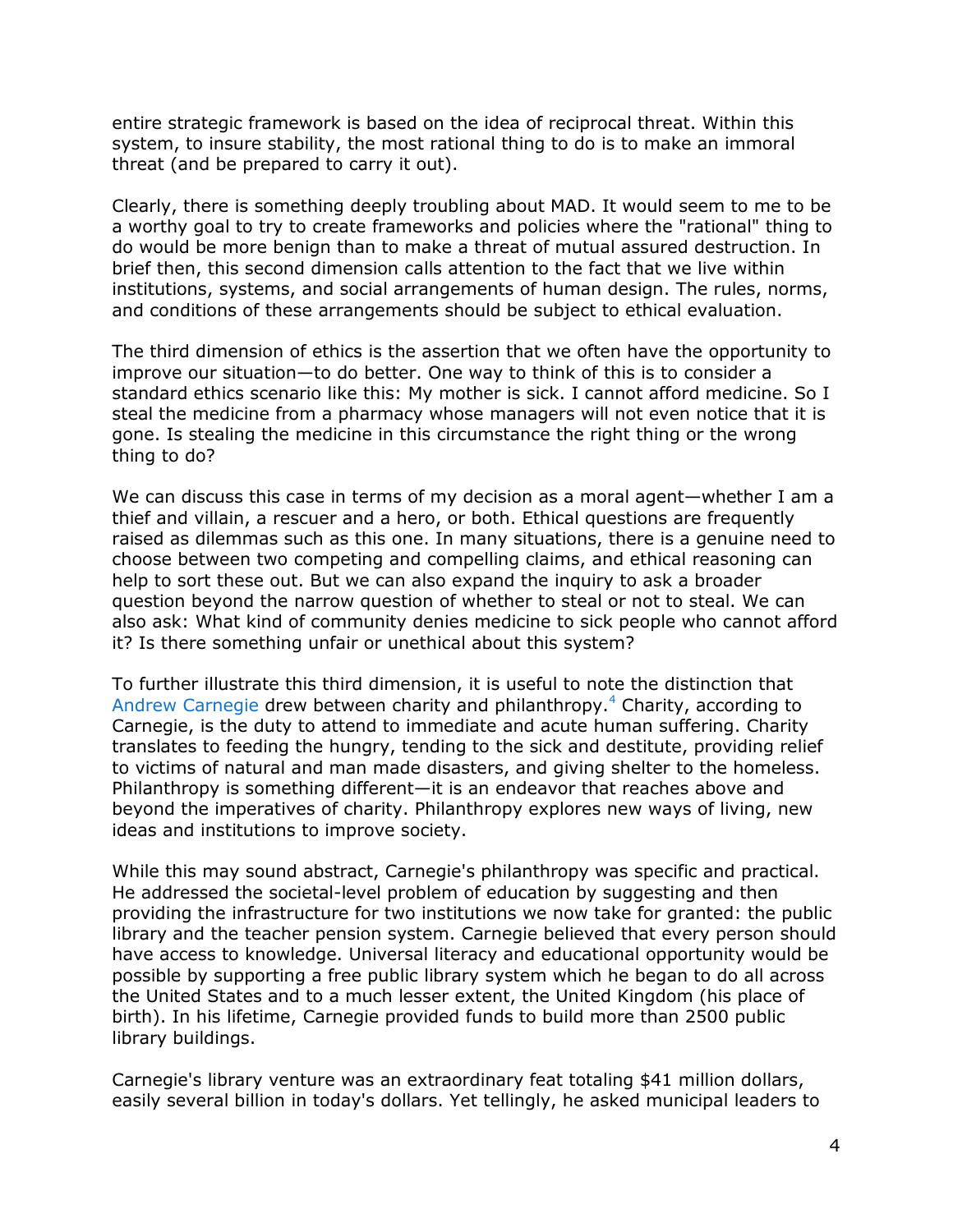be partners in the enterprise by providing the books and the funds for upkeep. Carnegie would build the buildings, but communities would be responsible for whatever would happen next. Carnegie thought that if these institutions had real value, communities would invest in them rather than merely accept them passively as gifts. Similarly, when he decided to provide the funds to build Carnegie Hall in New York City, he built the structure in all its grandeur but he did not leave an endowment for maintenance. He believed that if the music hall had genuine value, its patrons—those who benefitted from it—would contribute to its upkeep.

Carnegie also created the first teacher pension institution—now known as TIAA-CREF—to help professionalize the vocation of teaching. If teachers were undervalued, as some surmised, then here was an institution that would contribute to improvement of the educational system by supporting teachers. The idea was simple. But its ramifications were profound. With proper pay and retirements benefits enabled by the new pension system, teaching would become a fully modern profession.

Similarly, when it came to politics, Carnegie believed that new institutions could improve public policy. Specifically, as an advocate for the peaceful resolution of international conflicts and disputes, Carnegie supported the mediation and arbitration movement that grew out of Geneva in the mid-19th century. Again, the idea was elegant in its simplicity and grandeur. Just as we have legal mechanisms to arbitrate disputes in domestic society, so too can we have mechanisms in international society for the same purpose. The concept of international law and organization was gaining momentum at the beginning of the 20th century—the movement merely needed new institutions to give it shape and force. In this spirit, Carnegie financed the building of the Peace Palace at The Hague, supported the establishment of the International Court of Justice, and lobbied for the establishment of the League of Nations. Carnegie devoted much of his philanthropy—and his personal energy—to promoting these new institutions and the ideas behind them.

So then the third dimension of ethics expands the range of choices we have in front of us. It is about creating new possibilities. I like to picture this idea in its cartoon form. For me, it is comes to life in the character of Bugs Bunny. The narrative is familiar. Our hero gets into trouble and runs away from a threatening pursuer. But he is eventually backed into a corner. There is no escape. What does he do? He reaches into his pocket and miraculously pulls out a pen or marker. He then proceeds to draw a picture of a window on the blank wall. The image of the window becomes real. Then he climbs out. Sometimes we do face genuine dilemmas—and the lines we draw on the wall remain lines. But other times we can and should imagine better options.

#### **Leadership as Practical Ethics**

How then do we connect this understanding of the three dimensions of ethics to leadership? Leadership is as vast a topic as ethics, so let's begin with some simple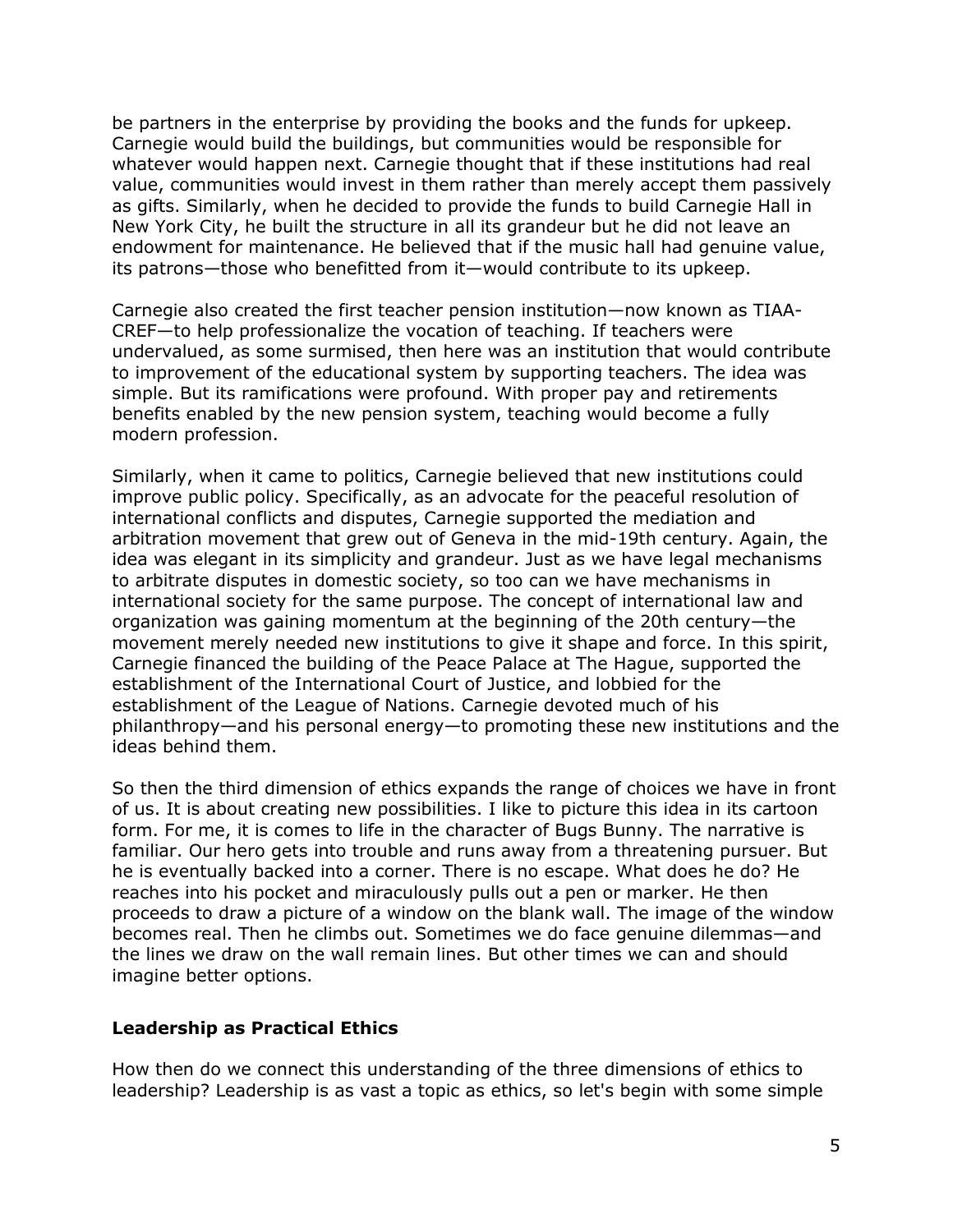concepts. In his new book *George Washington on Leadership*, [Richard Brookhiser](http://www.richardbrookhiser.com/) describes leadership as "knowing yourself, knowing where you want to go, and then taking others to that new place.<sup>"[5](http://www.policyinnovations.org/ideas/briefings/data/000140#_footnote5)</sup> There are many ways to lead; there are many styles and countless examples to study. One way to focus our analysis is to examine in detail the ends/means/consequences equation as Brookhiser suggests. This leads to three questions: What is the goal? What means will we use to get there? And what types of tradeoffs and compromises must be made along the way?

Brookhiser's observations remind me of one of my favorite undergraduate lectures on American political history. The lecture was delivered by Professor [Frank Freidel,](http://www.nytimes.com/1993/01/26/us/frank-freidel-biographer-of-fdr-is-dead-at-76.html) a biographer of [Franklin Roosevelt.](http://en.wikipedia.org/wiki/Franklin_D._Roosevelt) His topic was the leadership style of FDR. Professor Freidel drew a simple X at the top/center of the blackboard. He then drew a zig-zagging line from the bottom of the blackboard up to the top. He explained that Roosevelt considered himself as a sailor heading upwind. The destination was certain—the fixed point represented by the X. Each zig-zag represented a tack back-and-forth needed to approach the goal.

As any sailor knows, when in a sail boat, you cannot head directly into the wind. If you try to sail straight into the wind, the sails flap around uselessly, the boat stalls, and you are unable to move forward. This it what sailors call "irons." So like any experienced helmsman, Roosevelt understood the need to tack back-and-forth. Each tack could mean an uncertain and uneasy compromise. Sometimes he would have to tack horizontally just to maintain his previous gains. Yet each compromise was necessary to maintain headway against the headwinds that would mercilessly beat him back or blow him off course.

If we accept leadership as goal-driven and compromise-ridden, then we see that ethics should not be a peripheral to any public policy curriculum or program of leadership development. Ethics is neither a luxury nor a hurdle to be cleared. It is central to decision-making and leadership itself.

In his book *Ethics as Practice*, [Hugh LaFollette](http://www.hughlafollette.com/) explains that ethics, like medicine, is a practical art.<sup>[6](http://www.policyinnovations.org/ideas/briefings/data/000140#_footnote6)</sup> Just as we study medicine not only to learn about the body and its functions but to make us better by promoting good health, so too we study ethics not merely for philosophical enlightenment but to improve our living conditions. Ethics helps us to understand what we truly value and how to connect this with the practice of our daily lives, our individual choices, and the policies of the institutions of which we are a part.

Pragmatists, like pluralists, argue that the moral and the practical are inextricably linked. Let me give you an example drawn from the history of my institution, the Carnegie Council, which was founded in 1914 by Andrew Carnegie as one of his peace endowments. Its purpose then, as it is now, is to be an educational resource—a center for ideas and action—for leaders in the academic and policy communities. Writing in 1937 about the future of the peace movement, my predecessor as leader of the council, Henry Atkinson, made this point: The reason for the long list of failures [of the peace movement] is that the idealism of the idealist is seldom put into practice. The eminent Boston physician Dr.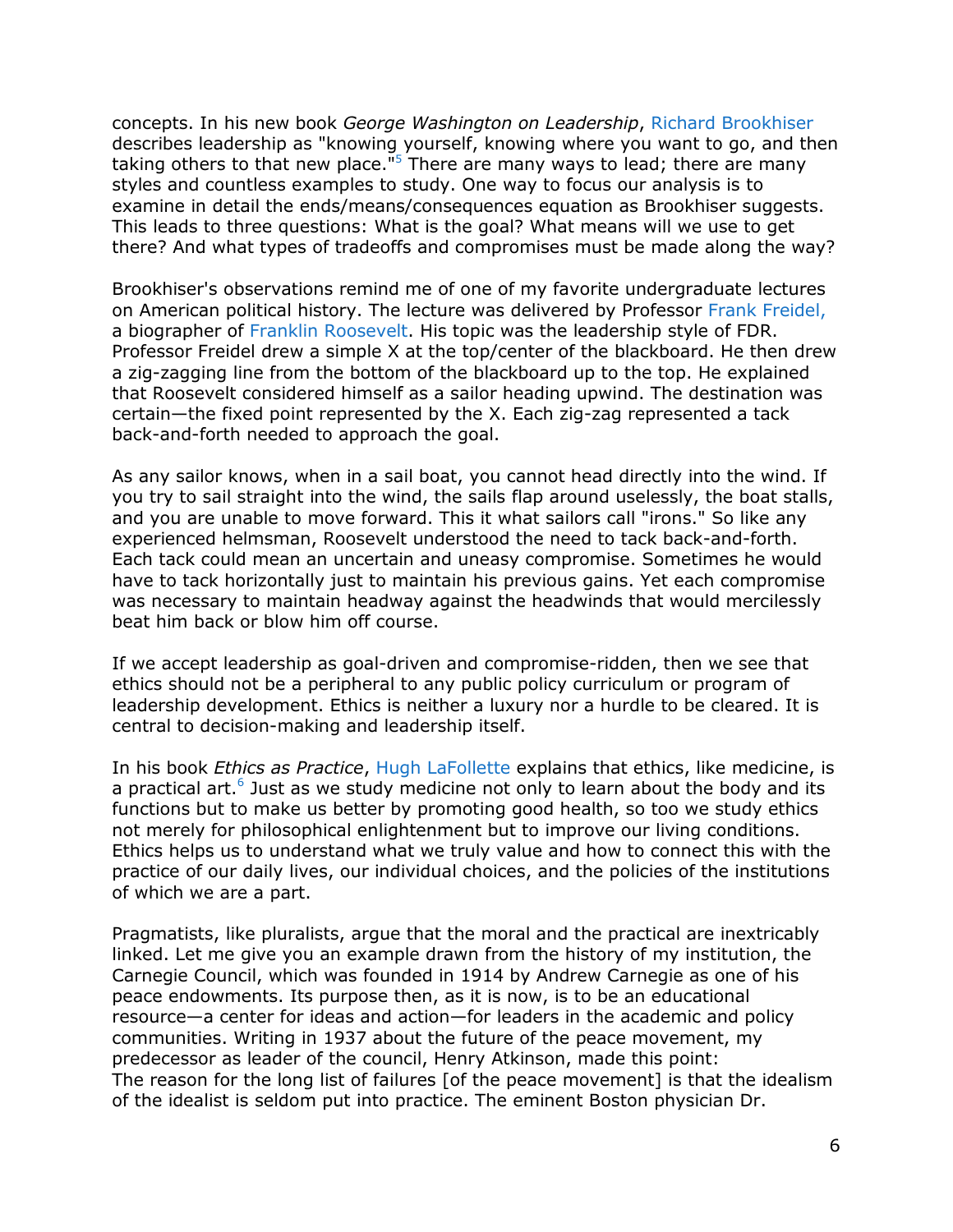Richardson Cabot, speaking of ethics, said, 'Most of what used to be called goodness has rightly fallen into disrepute because it is inefficient. As I see it, ethical diagnosis, like physical diagnosis, has a practical end.<sup> $7$ </sup>

In citing Dr. Cabot, Atkinson understood that ethics is intrinsic to what we do, not extrinsic. No project is sustainable if it is built on faulty assumptions. Nothing good, and certainly nothing great, can be built upon ignorance, misperception, or misplaced idealism. A moral commitment without a sense of realism, a sense of how things actually work, is a recipe for disaster. And any practical scheme without any sense of the values that must support it is equally doomed.

Ethics and leadership is therefore best understood as a realist endeavor. Realists focus on power and interests as the key elements of human behavior. The Athenian generals in [Thucydides](http://en.wikipedia.org/wiki/Thucydides) *The Peloponnesian War* are often quoted as the authority on this point: "The strong do what they will and the weak do what they must." We neglect this basic insight about power at our own peril.

Yet with this point made, sophisticated realists will also understand that while the drive for power and the maximizing of interests explains much, the concept of interest is often more than just the accumulation and exertion of power. Interests are not always obvious. They can be complex, diverse and hard to isolate. There are also obvious limits to power. Thucydides and his realist disciples [Machiavelli](http://www.philosophypages.com/ph/macv.htm) and [Hobbes](http://oregonstate.edu/instruct/phl302/philosophers/hobbes.html) were quick to recognize that some outcomes cannot be achieved by brute force alone, and that the exertion of power always raises the specters of overreach and corruption.

In understanding the complexities of power, realists are perhaps the best proponents of the concept of enlightened self-interest. Simply put, enlightened selfinterest begins with our own needs yet it also takes into account the needs and interests of others.

Any good realist will tell you that taking into account the interests of others is not altruism. Rather, it is realism at is best. In her book *Moral Clarity* [Susan Neiman](http://www.susan-neiman.de/) writes: "Hobbes…imagines a state of nature whose wild hordes are just rational enough to stop their rush toward doomsday by agreeing to obey any sovereign who will prevent further war."<sup>[8](http://www.policyinnovations.org/ideas/briefings/data/000140#_footnote8)</sup> Neiman reminds us through the example of Hobbes that even in the darkest, crudest version of the war of all against all, some notion of rationality prevails. Limits are recognized. Cooperation becomes possible by yielding to the overarching power of the leviathan. In the Hobbesian state of nature, conflict has its limits and cooperation around enlightened self-interest, albeit in a limited form, is a strategy for survival.

Recent literature in evolutionary biology and neuroscience investigates the notion that enlightened self-interest may be "hard-wired" as a matter of natural selection and the instinct to survive. [Robert Wright'](http://www.nonzero.org/author.htm)s book *Non-Zero: The Logic of Human Destiny* explores the idea that human history and interaction can be best explained by observing non-zero sum, win-win, cooperative arrangements rather than zerosum, winner-take-all competitions. He writes: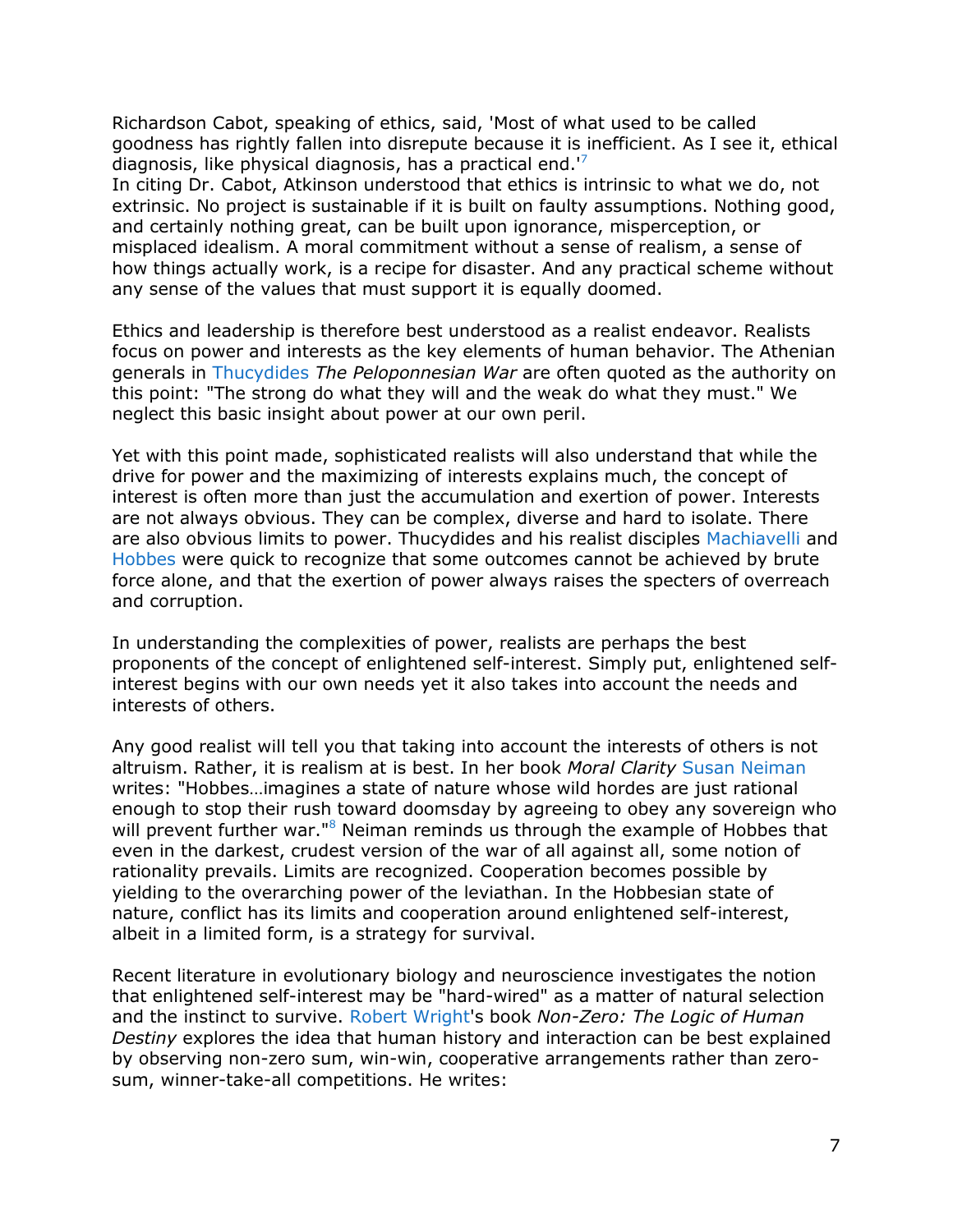"In zero-sum games, the fortunes of the players are inversely related. In tennis, in chess, in boxing, one contestant's gain is another's loss. In non-zero games, one player's gain needn't be bad news for the other(s)…You can capture history's basic trajectory by reference to a core pattern: New technologies arise that permit or encourage new, richer forms of non-zero-sum interaction; then (for intelligible reasons grounded ultimately in human nature) social structures evolve that realize this rich potential—that convert non-zero sum situations into positive sums."[9](http://www.policyinnovations.org/ideas/briefings/data/000140#_footnote9) The result is a world of cooperative structures that benefit most of the people most of the time. Neuroscience is beginning to show us the "will to power" may have a companion in "cooperation" as a biological mechanism to enhance prospects for survival.

The proper discernment of power and interests in a globalized and highly interdependent world is no small matter. It is the first requirement of leadership. The three dimensions of ethics we have just discussed provide a framework for this discernment. Once we have established our bearings, it is then necessary to articulate the core principles of our ethical concern. In my experience, there are three core principles that have universal resonance even if interpretations of each differ widely according to time, place, and circumstance. These principles are: pluralism, rights, and fairness. Each principle provides a point of reference from which we can rehearse arguments with ourselves and others, and then make ethically-informed decisions.

# **An Ethical Framework: Three Principles**

Pluralism begins with appreciation for diversity while recognizing what is common in the human experience. A value such as self-interest and or a moral sentiment such as honor or fairness will develop differently according to time, place, and circumstance. Yet there is something that binds us—and that "something" is the capacity to enter into a value system that is not our own.

Simon Blackburn, [James Rachels](http://www.jamesrachels.org/) and other philosophers make this point by citing an example from [Herodotus'](http://en.wikipedia.org/wiki/Herodotus) *Histories* regarding funeral customs.[10](http://www.policyinnovations.org/ideas/briefings/data/000140#_footnote10) We know that in some societies the most common funeral custom is to bury the dead. In other societies it is customary to burn the dead. In still others, the custom is to eat the dead. Members of each society think that their custom is best, and that others are misguided or worse. The point here is not to say that one's own customs are always superior. Nor is the point the opposite: that all customs are relative and are purely matters of convenience. Rather, the point of this example is that there is a central truth—respect for the dead—that takes different forms in different circumstances.

Pluralism's first argument is with monism. Monists are purveyors of moral clarity, single-minded advocates of a truth as they see it. As such monists adhere to familiar custom and dogma, the validity of which his based on faith and will remain beyond human reason and reach. Monists neglect the idea that our understanding of the truth may change over time, especially in light of new information and experience. Monists will resist the idea that truths are many, not one, and that while we often agree on those verifiable observations we call facts, we often do not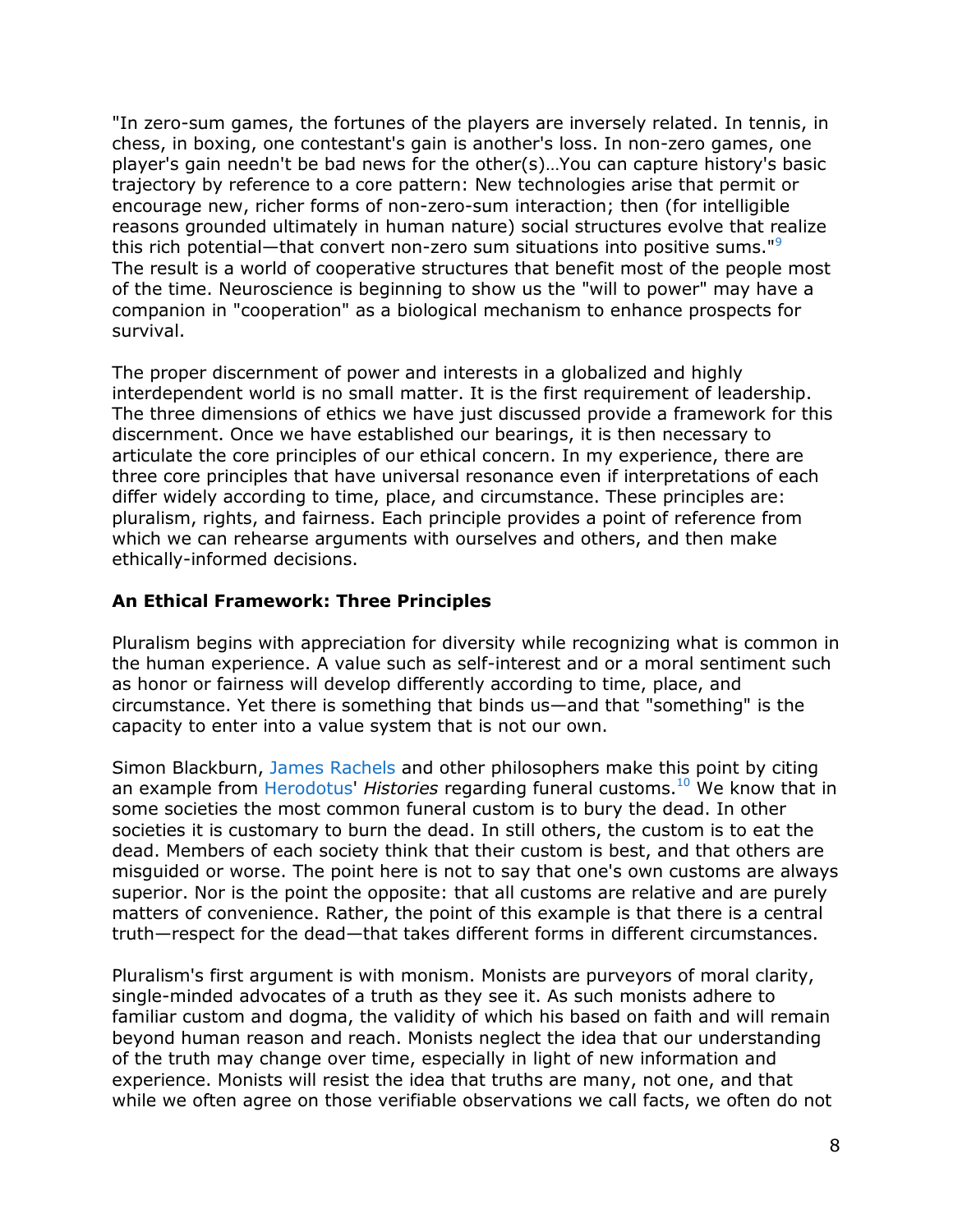agree on their meaning. Enlightened realists remind us that humility is required in the face of conviction. Pluralists remind us that, ironically, the one thing we should agree upon is the possibility that we can be wrong. The realist and pluralist point of view does not resonate with monists who are more comfortable in the waters of "moral clarity."

We feel the full weight of pluralism when we view a great work of art or read a classic text. Through these encounters, we can understand the experiences and the value systems of others. We enter into another world and experience part of it as others do. Pluralism is a way to transcend the false dichotomy of monism and relativism. Monism holds that "only one set of values is true, all others are false." Relativism holds that "my values are mine, yours are yours, and if we clash, too bad, neither of us can claim to be right." $11$  Most of us live in that interesting place in between—and this is the territory of the pluralist.

[Reinhold Niebuhr](http://www.cceia.org/people/data/reinhold_niebuhr.html) has gained much attention recently as a favorite philosopher of the current president. This is no coincidence, as President [Obama](http://en.wikipedia.org/wiki/Barack_Obama) has charted a course that veers away from black-and-white, for us or against us, arguments favored by President [Bush.](http://en.wikipedia.org/wiki/George_W._Bush) The columnist [David Brooks](http://www.nytimes.com/ref/opinion/BROOKS-BIO.html) captured the Niebuhrian spirit in 2002 in an aptly titled *Atlantic* magazine article "A Man on a Gray Horse."[12](http://www.policyinnovations.org/ideas/briefings/data/000140#_footnote12) The true moral course, according to Niebuhr, is often found in uneasy compromises and in shades of gray. The grayness of the horse is a reminder that we are far from pure; our history shows us that we sometimes act unjustly and impurely in our pursuit of justice. Niebuhr reminded us that even the "good war" ended with the atomic incineration of Hiroshima and Nagasaki. Brooks summarizes Niebuhr's point succinctly: "We should not become intoxicated with our own goodness."

In addition to the dangers of monism, pluralism also addresses the challenges of relativism. Relativism is the idea that every moral claim is just as good as any other. The well-worn example is, "one man's terrorist is another man's freedom fighter." One can try to make that argument; but it will not alter the fact that terrorism is the random slaying of innocent people. Another tired relativist argument is that norms are merely the reflection of the interests of the power actors who make the rules and stand to gain from their enforcement. While one may make this argument too, it will not alter the fact that freedom makes no sense without order, and that power must be deployed to insure order. Power considerations cannot be wished away; and the actions of powerful actors should not be dismissed out of hand as morally suspect.

Pluralists hold firm against cynicism. They contend that it is both possible and necessary to sort out competing claims. Pluralists observe that every society has strongly developed codes of duty and restraint that promote some notion of human well being. Part of what makes us human is our capacity to understand these norms, how they developed, and why—even if we disagree with them strongly. This open approach enhances the prospects for moral argument.

Isaiah Berlin gives us a classic example of how and why pluralism is not relativism. He writes: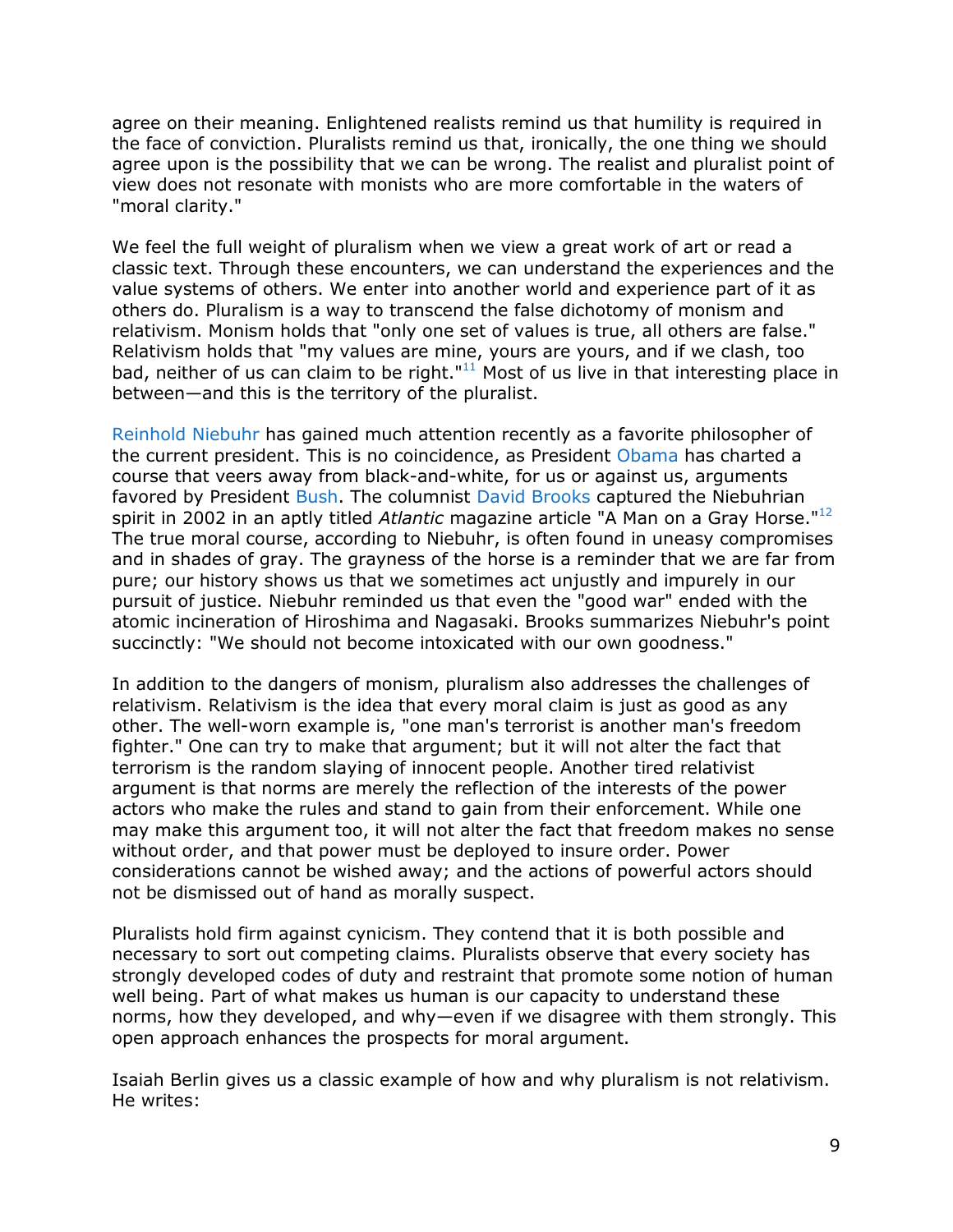"I find Nazi values detestable, but I can understand how, given enough misinformation, enough false belief about reality, one could come to believe that they are the only salvation. Of course they have to be fought, by war if need be, but I do not regard the Nazis as, as some people do, as literally pathological or insane, only as wickedly wrong, totally misguided about the facts, for example, in believing that some beings are subhuman, that race is central, or that Nordic races alone are truly creative, and so forth. I see how, with enough false education, enough widespread illusion and error, men can, while remaining men, believe this and commit the most unspeakable crimes."<sup>[13](http://www.policyinnovations.org/ideas/briefings/data/000140#_footnote13)</sup>

Pluralism is not relativism because Berlin first empathizes, he seeks to understand the Nazi worldview on its own terms, and then he engages in moral argument to refute it.

Another place to plant the flag against relativism is on the high ground of the idea of "rights." By rights we mean protections and entitlements in relation to duties and responsibilities. Rights arguments are put forward against arguments of utility. According to rights theorists from [Kant](http://www.philosophypages.com/ph/kant.htm) to [Jefferson](http://en.wikipedia.org/wiki/Thomas_Jefferson) and beyond, there is something fundamental about being human (an inalienable characteristic) that prohibits any person as being treated as something merely "useful," as a means to an end.

The source of human rights is an unending debate. However, I am persuaded by pragmatists like [Judith Shklar,](http://en.wikipedia.org/wiki/Judith_N._Shklar) [Amy Gutmann,](http://www.upenn.edu/president/gutmann/biography.html) and [Michael Ignatieff](http://www.cceia.org/people/data/michael_ignatieff.html) who argue that in the end, foundational arguments may not really matter.<sup>[14](http://www.policyinnovations.org/ideas/briefings/data/000140#_footnote14)</sup> Empirical observation of the need for human rights and the work that human rights arguments do may be sufficient. After all, the mass murders of the twentieth century are proof of the need for protection. Think of the body counts under the regimes of [Hitler,](http://en.wikipedia.org/wiki/Adolf_Hitler) [Stalin,](http://en.wikipedia.org/wiki/Joseph_Stalin) and [Mao.](http://en.wikipedia.org/wiki/Mao_Zedong) The facts of the genocides and gulags in such recent memory should be sufficient to make the case that protections are needed. Duties to provide protection therefore follow.

Rights claims raise questions about assignment of responsibilities that are not always clear. One way to think about assignment of responsibilities is to consider rights claims in terms of "perfect" and "imperfect" obligations. Perfect obligations are specific and direct. For example, we have the perfect obligation not to torture. Imperfect obligations are more general, less specific, and inexactly targeted. So in the case of torture, there is the requirement to "to consider the ways and means through which torture can be prevented. $115$  $115$ 

Although this is not a perfect illustration of the distinction between perfect and imperfect duties, consider the infamous case of Kitty Genovese. Kitty Genovese was a 28-year old woman who lived in Kew Gardens Queens in 1964. One night on her way home, she was stabbed several times by an unknown assailant and left to die. Her case became widely known because it was alleged that 38 people passed her by as she lay dying in the street. No one helped her. Presumably, each of the 38 passers-by thought someone else would help, or they didn't want to get involved. Whatever the precise details, this scenario helps to elucidate the point about perfect and imperfect duties. We all share the basic duty not to harm. But we also share the basic duty not to allow the conditions of harm, and that when harm is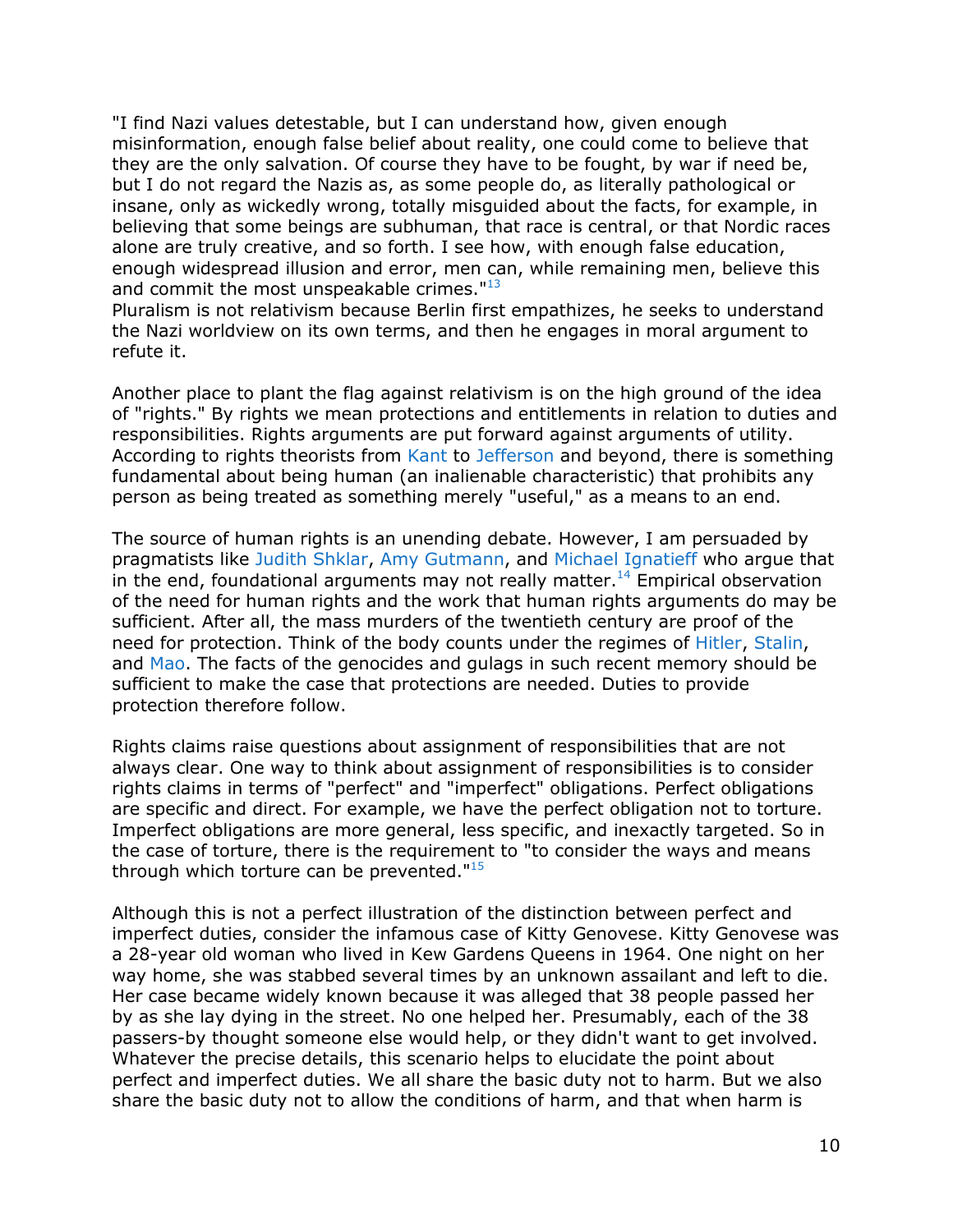done, to mitigate the effects of it. To echo a previous point, the exercise of imperfect duty is far from altruism. It is in our enlightened self-interest to live in a community where people are not left to die in the streets.

In looking at public policy today, we see several obvious cases where both our direct and indirect participation in the mitigation of harms is inevitable. As participants in the global economy, the global environment and global security, we act both directly as agents and indirectly as bystanders. When we consume and travel, we engage in a system that provides benefits and places burdens. There is really no place to hide. As implicated agents in these social arrangements, our actions will be judged accordingly.

The third principle to consider is fairness. Ideas about fairness are highly subjective and heavily influenced by circumstances. As I have written elsewhere with my coauthor [Ethan Kapstein,](http://www.cceia.org/people/data/ethan_b__kapstein.html) one of the most useful models for illustrating fairness considerations is the Ultimatum Game (UG).<sup>[16](http://www.policyinnovations.org/ideas/briefings/data/000140#_footnote16)</sup> In the game, two players have the opportunity to divide a pot of money. A proposer (P) makes an offer to a Respondent (R) over how a pot of money should be divided. R can either accept P's offer—in which case the money is divided as P proposed—or R can reject the offer, in which case both players walk away with nothing.

The classic rational actor model of behavior predicts that, in such cases, the split might be something along the lines of 99:1; that is, P would offer R 1 unit while keeping 99 for himself. Since we can usually count on profit-maximizing behavior, this division makes both parties better off and so there is no reason for R to reject it. Maximization strategies therefore lead to unequal divisions of a given pie.

But behavioral economists, repeating the UG in a variety of countries and under and a variety of conditions, have observed a puzzling result. When R's are offered an amount that they consider to be "unfair" they reject it—they would prefer nothing to something. Indeed, knowing that "unfair" offers are likely to be rejected, P's routinely offer about one-half the pot at the outset, and when asked why they do so they normally answer that "this seems fair."

Researchers have drawn several significant findings from the UG, all of which are relevant to the study of moral considerations in world politics. First, P's adopt moral reasoning or other-regarding behavior out of their self-interest. Proposers who do not care about what others think must nonetheless fear rejection of an "unfair" offer and the absence of any payoff whatsoever. The adoption of "fairness considerations" is therefore efficiency enhancing to the extent that it leads to an agreement and thus an increase in welfare for both of the agents.<sup>[17](http://www.policyinnovations.org/ideas/briefings/data/000140#_footnote17)</sup>

Second, the Proposer's concern with achieving an equitable or fair result arises in part from *uncertainty* about how R will respond to its offer. If P knows that R will willingly accept a greedy offer, P will be much more inclined to propose a lopsided division. Not knowing R's response ex ante, P offers the amount that intuitively seems to be fair (e.g. equal division).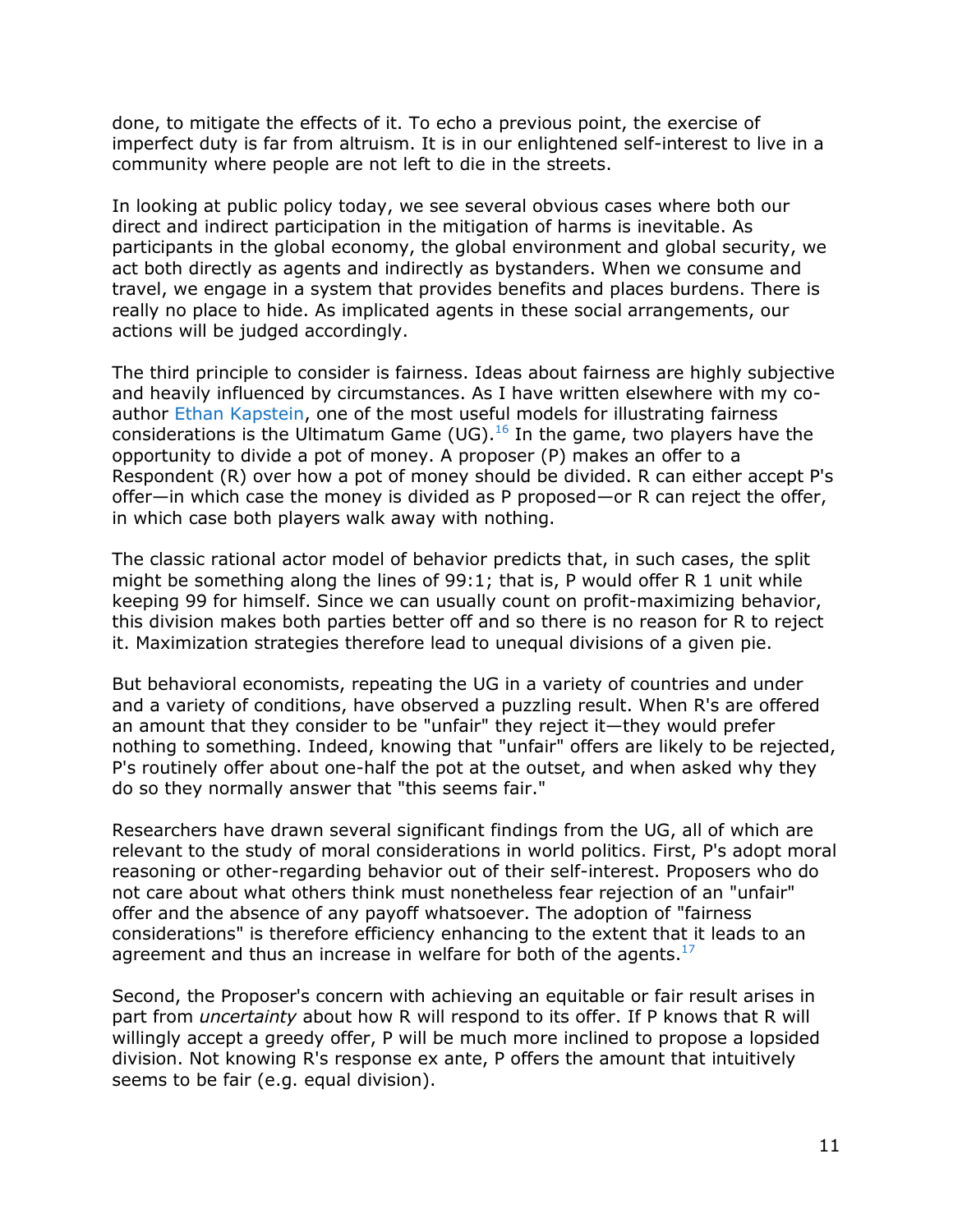Returning to our theme of enlightened self-interest, fairness and reciprocity suggest that what is good for you is often linked to be what is good for others involved. This is the nature of complex problems and decisions. Taken to the global level, individual interests must be seen in terms of complex interdependence, international norms, and global responsibilities.

## **Leadership for Realists**

While I hope these remarks have given you positive ideas about leadership, I also hope they have not promised too much. It is important to close with a sense of realism that reminds us of the limits of human achievement and the dangers of assuming harmonious outcomes. Good intentions are never enough. Leaders must always attend to consequences. Moral imperatives often conflict. Leaders must make difficult and imperfect choices. The literal definition of utopia means "no place." Utopia does not exist. And as you all know from history, it has been the pursuit of utopia—of perfect societies and outcomes—that have led to the worst episodes in human history.

There is much in the commonplace sayings such as "leadership is a foul weather job" and organizations "rot from the head down." Burdens placed on leaders force them to be visionaries and exemplars—and yet, they can never be nor should they aspire to perfection. Ethics plays a central role in navigating the ideal vision and the realities of daily life. Ethics is a process, a constant reflection on aspirations and compromises. It is incumbent upon leaders to set out their normative vision and to measure their behavior accordingly. What are my goals? What are my core values? And what tradeoffs am I willing to make? These questions never go away.

Management gurus are quick to point out that if we are not trying to improve, then we are sure to get worse. Commitment to our highest aspirations, openness, and self-correction is the essence of ethics in leadership. By suggesting three dimensions as points of entry into ethical inquiry—our roles as moral agents, as participants in the institutions in which we live, and as the architects of new institutions that will define our future—I hope I have given you a sense of the practical importance of ethics. And by offering the principles of pluralism, rights, and fairness as a place to plant a flag—or to aim your fire—I hope I have given you a framework that empowers you and leads you on a journey toward principled leadership.

#### NOTES

- [3](http://www.policyinnovations.org/ideas/briefings/data/000140#_footnoteref3) Amartya Sen, *Identity and Violence*, New York: W.W. Norton, 2006.
- [4](http://www.policyinnovations.org/ideas/briefings/data/000140#_footnoteref4) David Nasaw, *Andrew Carnegie*, New York: Penguin Press, 2006.
- [5](http://www.policyinnovations.org/ideas/briefings/data/000140#_footnoteref5) Richard Brookhiser, *George Washington on Leadership*, New York: Basic Books, 2008.
- [6](http://www.policyinnovations.org/ideas/briefings/data/000140#_footnoteref6) Hugh LaFollette, *The Practice of Ethics*, Malden, MA: Blackwell Publishing, 2007.
- [7](http://www.policyinnovations.org/ideas/briefings/data/000140#_footnoteref7) Henry Atkinson, *Prelude to Peace*, New York: Harper & Brothers, 1937, p. 3.
- [8](http://www.policyinnovations.org/ideas/briefings/data/000140#_footnoteref8) Susan Nieman, *Moral Clarity: A Guide for Grown-Up Idealists*, Orlando, FL: Harcourt, 2008, p. 30.

[<sup>1</sup>](http://www.policyinnovations.org/ideas/briefings/data/000140#_footnoteref1) Simon Blackburn, *Ethics: A Very Short Introduction*, Oxford: Oxford University Press, 2000.

[<sup>2</sup>](http://www.policyinnovations.org/ideas/briefings/data/000140#_footnoteref2) Ryan Patrick Hanley, "Berlin and History," in George Crowder and Henry Hardy, eds., The One and the Many, 2007, New York: Prometheus Books, 2007, pp. 159-180.